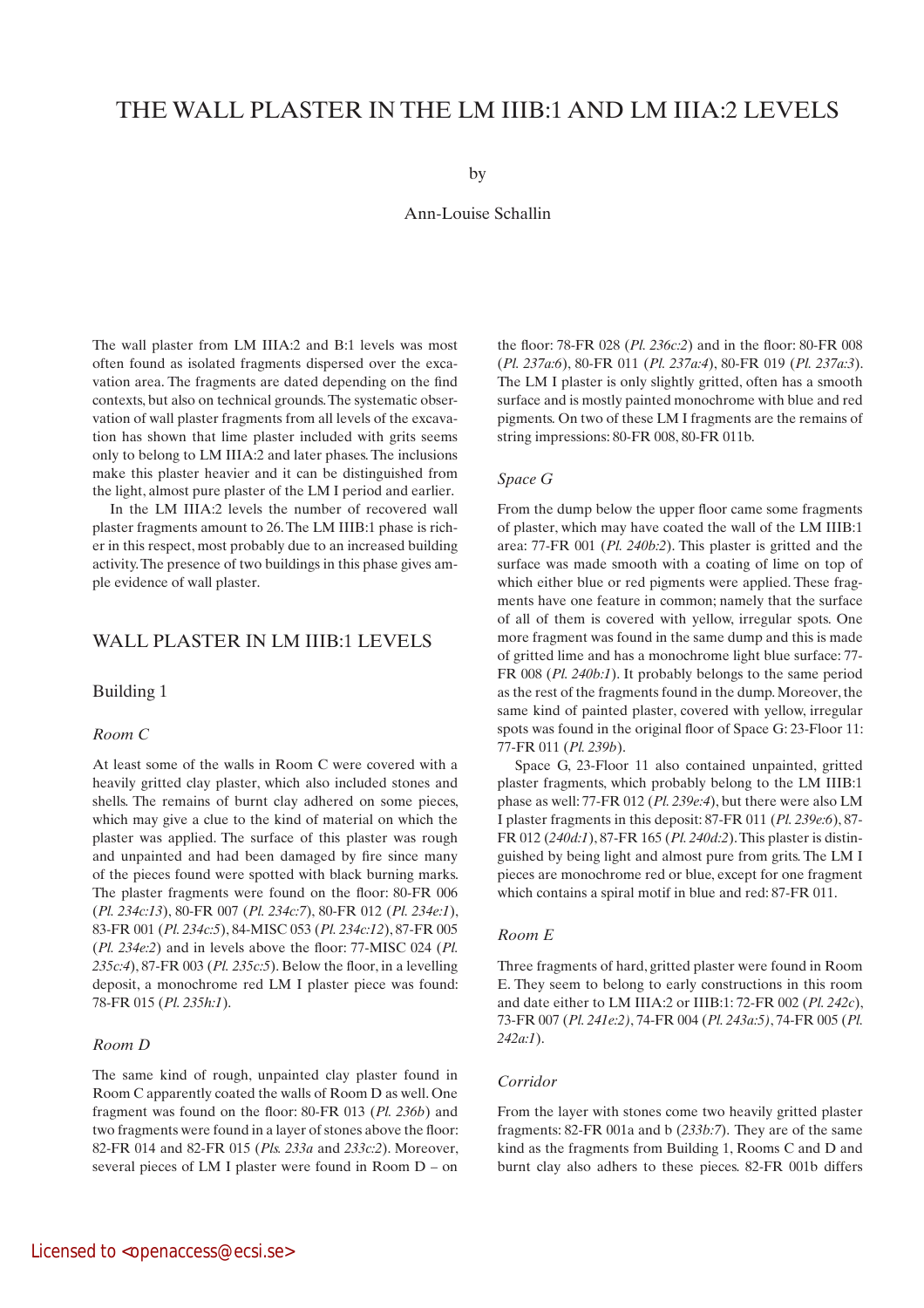from the rest of these heavily gritted plaster pieces, since this fragment is decorated with a yellow, wavy band.

## Building 2

## *Room A*

Two fragments of a hard, gritted plaster were found above the lower floor of Room A: 87-FR 001 (*Pl. 246a*). These pieces were covered with a white, yellowish wash. The plaster is similar to the plaster fragment found in the area south of the LM IIIA:2 building and consequently also belongs to LM III $A \cdot 2$ 

#### Courtyard

The fragments from this area, are made of a medium hard, only slightly gritted plaster and are painted monochrome red: 82-FR 007 (*Pl. 246d:1*), 77-FR 006 (*Pl. 247c*). This plaster belongs to the earlier, LM I architectural phase.

## Between Buildings 1 and 2

A number of plaster fragments were found in the area between Buildings 1 and 2. The fragments belong to various architectural phases. Some unpainted, gritted fragments may belong to the LM IIIB:1 phase: 77-FR 015 (*Pl. 250e:2*), 77- MISC 025 (*Pl. 250c:2*). The medium hard, almost pure plaster pieces belong to LM I. They were mostly unpainted: 76-FR 006 (*Pl. 250c:1*), but one LM I fragment is painted blue: 77- FR 004 (*Pl. 252c*).

## North of Buildings 1 and 2

Some plaster found north of Space G of Building 1 is similar to the light blue plaster found in a dump inside Space G. These pieces presumably date to LM IIIB:1 70-FR 001 (*Pl. 253b:7*), 70-FR 003 (*Pl. 253b:4*), 70-FR 004b (*Pl. 253b:3*), 78-FR 006 (*Pl. 252g:6*). One piece is unpainted, made of hard, gritted lime and the surface is smooth: 70-FR 004a (*Pl. 253b:*3), just like another fragment in the levelling deposit inside Space G. Other fragments in this area probably date to LM IIIA:2 because they are made of a gritted plaster which, in contrast to earlier periods, is indicative of the plaster of LM III. The following fragments are of the same kind as pieces from LM IIIA:2 contexts: 70-FR 008 (*Pl. 254c*), 71- FR 017 (*Pl. 253c:3*), 71-FR 018 (*Pl. 253c:4*). The fragments were painted red, brown or blue. Yet other fragments, made of soft, almost pure lime, date to LM I or are even earlier: 70- FR 002 (*253b:6*), 01-FR 008 (*Pl. 252e:1*). These fragments are either unpainted or painted monochrome blue, brown or red and on some pieces are the remains of burnt clay: 73-FR 006 (*254b:4*), 73-FR 008 (*254b:1*), 01-FR 007b (*Pl. 252e:1*), 01-FR 008 (*Pl. 252e:1*). The fragments 76-FR 001a-b (*Pl. 254d:3*) are not possible to date closely, but they are probably not earlier than LM I.

# Wall plaster in LM IIIA:2 levels

## Space E

Two plaster fragments, coated monochrome red, come from Space E in a levelling deposit under Room E of the LM IIIB:1 phase: 74-FR 001 (*Pl. 256e)*. The plaster is light, slightly gritted and corresponds to LM I plaster.

#### South of LM IIIA:2 building

Two gritted plaster fragments come from this context: one covered with a blue pigment, 77-FR 002 (*Pl. 258d:3*), and another with a yellow wash, 77-FR 005 (*Pl. 258a:2*). They may belong to the LM IIIA:2 phase.

#### Courtyard

One hard, gritted plaster fragment, painted orange-red, was found in this area: 82-FR 010 (*Pl. 260d:2*). Chronologically, it probably belongs to LM IIIA:2.

# Building 2

Two plaster fragments come from Room B1 in Building 2. The plaster is only slightly gritted and one piece is unpainted: 84-MISC 082b (*Pl. 260c:2*), while the other has the remains of burnt clay on the underside and the surface shows traces of a reddish-brown paint: 84-MISC 082a (*Pl. 260c:2*). The almost pure plaster may be indicative for LM I, but a LM IIIA:2 date cannot be excluded.

## Rubbish Area North

Gritted plaster, painted monochrome blue or brown most probably belongs to LM IIIA:2: 71-FR 002 (*Pl. 262e:4*), 73- FR 009 (*Pl. 262b*). Another unpainted fragment, with pebbles attached to the underside, may also belong to this period: 71- FR 005 (*Pl. 262e:3*).

Several fragments of unpainted, light, finely gritted LM I plaster come from this area: 71-FR 001(*Pl. 262e:*1) is painted monochrome blue, while 76-FR 004 (*Pl. 261a:4*) and 76-FR 005 (*Pl. 261a:5*) consist of only lime.

# **CONCLUSION**

The remains of wall plaster from the LM IIIA:2 and B:1 levels are fragmentary and do not display fanciful icononography.